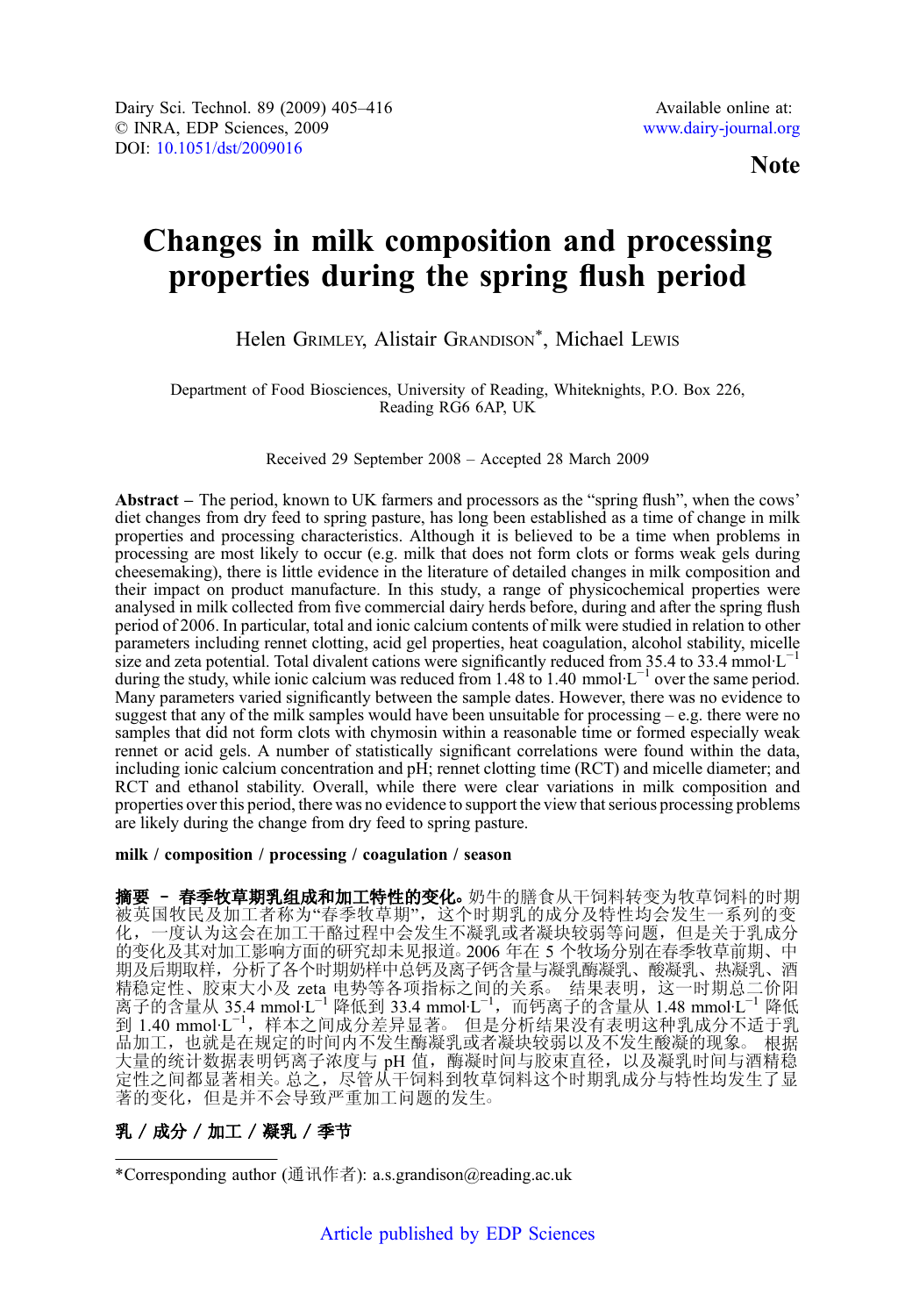## 406 H. Grimley et al.

Résumé – Changements dans la composition et les propriétés technologiques du lait lors de la période de mise à l'herbe. La période de mise à l'herbe que les fermiers et transformateurs britanniques appellent « spring flush », où les vaches passent d'une alimentation sèche à la pâture de printemps, est connue depuis longtemps comme une période de changement des propriétés et des caractéristiques technologiques du lait. Bien que l'on sache que c'est une période où des problèmes de transformation peuvent apparaître (par exemple, absence de coagulation du lait ou formation de gels mous au cours de la fabrication fromagère), peu d'informations existent dans la littérature sur les changements dans la composition du lait et leur impact sur sa transformation. Dans cette étude, toute une gamme de propriétés physicochimiques a été analysée sur du lait collecté dans 5 troupeaux laitiers, avant, pendant et après la période de mise à l'herbe 2006. En particulier, les teneurs en calcium total et ionique du lait ont été étudiées, en relation avec d'autres paramètres incluant la coagulation par la présure, les propriétés de gélification acide, la coagulation thermique, la stabilité à l'alcool, la taille des micelles et le potentiel zéta. Les cations divalents totaux étaient significativement réduits de 35,4 mmol·L−<sup>1</sup> à 33,4 mmol·L−<sup>1</sup> au cours de l'étude, alors que le calcium ionique était réduit de 1,48 mmol·L−<sup>1</sup> à 1,40 mmol·L−<sup>1</sup> sur la même période. Plusieurs paramètres variaient significativement entre dates d'échantillonnage. Cependant, il n'a pas pu être démontré qu'un des échantillons était impropre à la transformation – par exemple aucun des échantillons ne coagulait pas à la chymosine en un temps raisonnable, ou formait des gels présure ou acide spécialement mous. Un nombre de corrélations statistiquement significatives était trouvées parmi les données incluant la concentration en calcium ionique et le pH, le temps de coagulation par la présure et le diamètre des micelles, le temps de coagulation par la présure et la stabilité à l'alcool. Globalement, alors qu'il y avait des variations claires dans la composition et les propriétés du lait pendant cette période, aucune preuve ne permettait de soutenir l'idée que de sérieux problèmes de transformation puissent survenir lors du passage d'une alimentation sèche à la pâture de printemps.

lait / composition / transformation / coagulation / saison

## 1. INTRODUCTION

There are two distinct ways of managing dairy cows, which determine the feeding regimes, and consequently the characteristics of milk and dairy products. Pastoral farming is practised almost exclusively in New Zealand, in most of Australia, and for a large part of the year in Ireland, and the cows spend their time outdoors grazing pasture. In other cooler climates, such as North America and much of Europe, it is a common practice for dairy cows to be housed indoors for most of the year and fed on concentrates and rations largely based on grains  $[3]$ . In the UK, cows are generally offered dry feed and are kept indoors during the colder winter months and are only allowed to feed on the pasture during the warmer spring and summer months. These differences in feeding affect milk yield, and the composition and other qualities of the milk.

The transition period in which the cows move from inside, and a diet of dry feed, to grazing outside on the pasture is associated with a well-established increase in milk yield [\[10\]](#page-11-0) which is traditionally termed the "spring flush". The transition takes place in spring but the actual timing depends on the weather. It can be a gradual process where the low-yielding cows go out during the day to begin with until eventually the whole or majority of the herd is out during the day and night. The turning out period can be as short as a week to more than a month, depending on farming methods and weather conditions.

The transition period between spring and summer has long been considered to be a period of change in milk properties and a time when a number of problems are experienced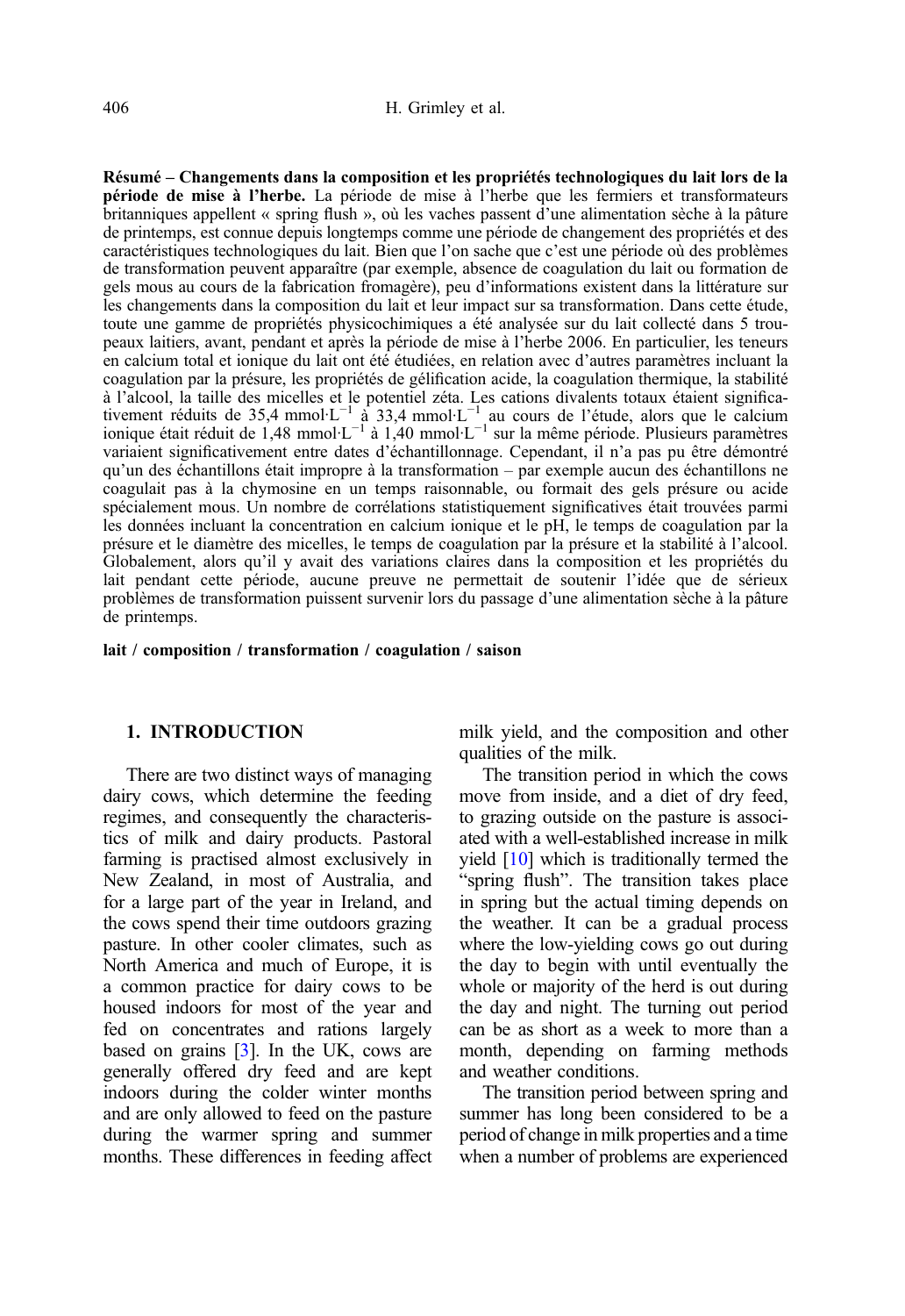while processing milk. For example, it is well known in the industry that whipping cream properties are very variable during this period (Blackmore Vale Dairy, Dorset, UK – personal communication). Similarly, the cheese industry reports problems with extended rennet clotting times (RCTs) that can result in the disruption of production schedules, or in some circumstances, can halt production when milk fails to form a coagulum. The average protein content of milk increases over the spring period; e.g. in 2004, the average protein content of UK milk was 3.18% in March and 3.25% in May [\[4\]](#page-11-0). Therefore, one might expect cheese yield and processing behaviour to improve simultaneously. However, sudden changes in content of protein and other constituents, especially from smaller localised groups of animals, may lead to more sporadic changes in behaviour. Grandison et al. [\[7](#page-11-0)] studied the changes in the chemical composition and the renneting behaviour of cows' milk during the transition period, in particular noting that curd firmness increased after the change to spring grazing, which was related to casein and mineral composition. However, no pattern in RCT could be established. Green and Grandison [[8](#page-11-0)] discussed environmental, seasonal, lactational and dietary effects on milk composition and cheese production. They suggested that dietary factors can have an effect on the renneting behaviour of milk. Curd firmness is affected by pasture feeding and could be attributed to changes in the casein concentrations of milk. It is also suggested that changes in the climate affect renneting properties, and in turn cheese quality. The impact of the climatic changes may be due to a combination of factors, such as compositional changes in the pasture and potential stress caused to the animals during hot weather. The composition of milk, in particular fat and protein, changes during pasture feeding and this contributes to cheese yield. However, much of the data are conflicting, and it is difficult to determine the extent to which these factors actually influence cheesemaking properties. Nevertheless, the most consistent factors appear to be the high casein concentration, the low pH and the high micellar calcium phosphate associated with pasture feeding. In order to gain a clear understanding of the relation between milk composition and cheesemaking potential, a precise knowledge of the components present is required [\[8\]](#page-11-0).

This study aims to identify the major changes taking place during the spring flush and to relate these changes to potential differences during the processing of milk obtained from commercial herds. Of particular interest in this study is the investigation into calcium content and more specifically the ionic calcium content of milk. The ionic calcium content is related to the stability of milk and can have an influence on processing and, therefore, potentially has a function in relation to the changes taking place in milk during the spring flush, and problems during the processing of such milk. In addition, this study incorporates measurement of micelle size and zeta potential in an attempt to relate chemical properties to rennet gel-forming behaviour.

#### 2. MATERIALS AND METHODS

# 2.1. Milk samples

This study was conducted during the spring/summer of 2006. Samples were collected from five commercial farms every 2–3 weeks, during the period of 20th March to 12th June 2006. Two-litre samples of morning milk were collected from the well-mixed bulk tank of farms in the morning and transported to the laboratory in insulated containers within 3 h.

The cows were healthy Friesian/Holstein breed in all cases. The herd numbers ranged from 150 to 400 cows in the five farms, and somatic cell counts ranged from 150 to  $300 \times 10^3$  cells·mL<sup>-1</sup> for all samples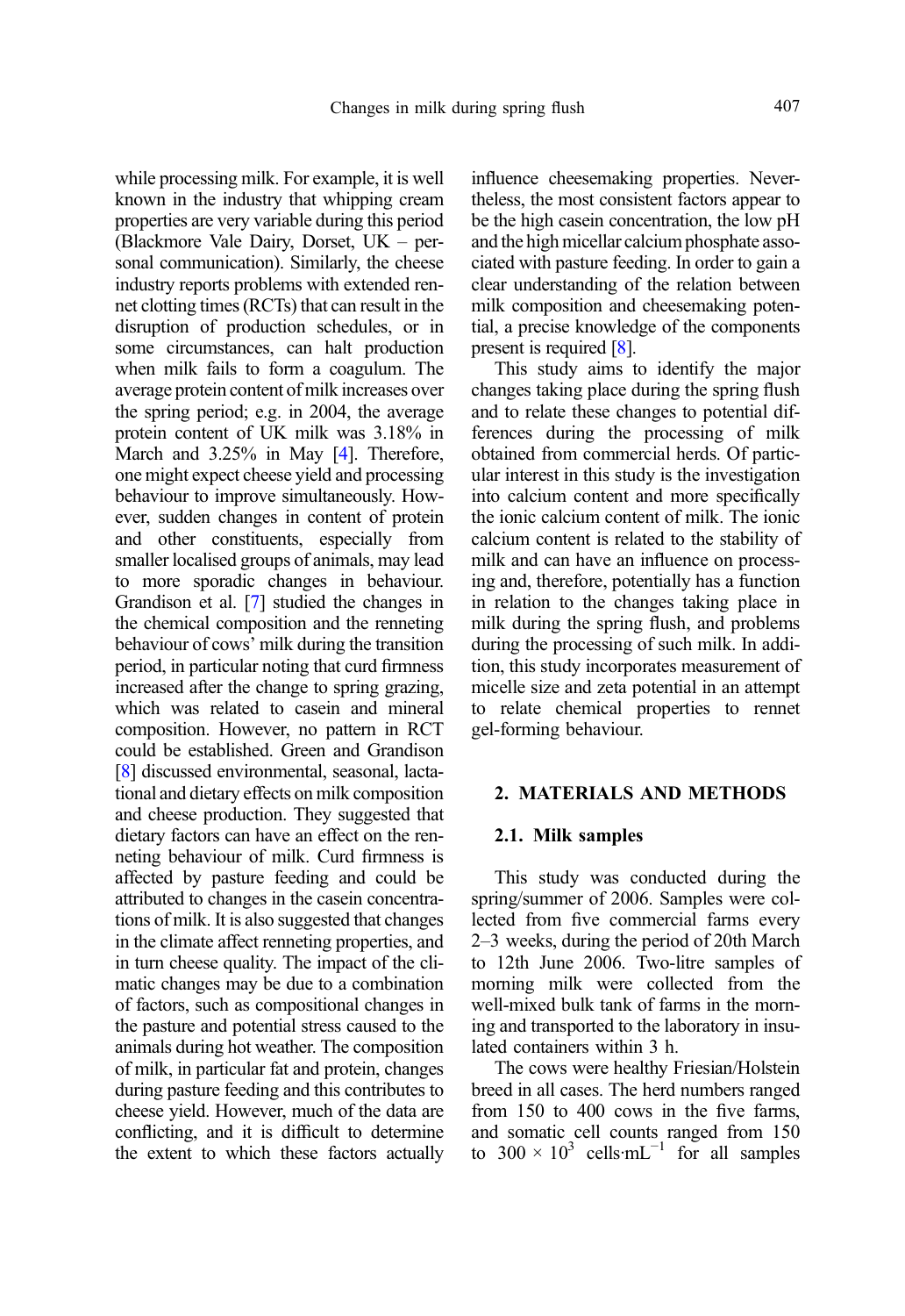throughout the study. No evidence of mastitis was reported in any of the herds at any stage of the study.

#### 2.2. Chemical analysis

The pH of the samples was recorded using a portable pH meter with temperature probe for correction (Oakton Instruments, Vernon Hills, IL, USA).

Fat, total protein and lactose contents were measured using a DairyLab II analyser (Multispec Ltd., York, UK).

Urea concentration in milk was measured, courtesy of CEDAR (Centre of Dairy Research, Arborfield, Berkshire, UK), using a DairyLab II analyser with urea channel (Multispec Ltd., York, UK).

Total divalent cations (TDC) in milk samples were measured by titration against ethylenediaminetetra-acetic acid (EDTA) disodium salt, by the method of Davies and White [\[5\]](#page-11-0). The EDTA sequesters all divalent ions within milk and therefore will account for both the calcium and magnesium present. Since the concentration of magnesium is  $\sim 1/10$  of that of calcium, it can be assumed that this test is an estimation of the calcium content of milk.

Ionic calcium was measured using a Ciba Corning 634 ISE Ca<sup>2+</sup>/pH analyser (Bayer plc, Diagnostics Division, Newbury, Berkshire, UK). This instrument employs potentiometric methods that measure the activity of the free calcium ions that interact with the calcium ion electrode. The Ciba analyser was initially designed for measuring the ionic calcium activity in blood samples and was modified to measure the same in milk [[9\]](#page-11-0). The results are presented as mV readings. The machine was calibrated using calcium standards in the range 0.5, 1.0, 1.5, 2.0, 2.5 and 3.0 mmol⋅L<sup>-1</sup>. Milk samples were analysed in duplicate.

Sodium and potassium were measured in triplicate using the Rapidlab 348 pH/Blood Gas analyser (Bayer plc, Newbury, UK). The machine was calibrated using sodium chloride (concentration  $= 10, 20, 50$  and 100 mmol·L−<sup>1</sup> ) and potassium chloride  $\text{(concentration} = 4, 20, 40, 60 \text{ mmol·L}^{-1})$ standards, and the samples were analysed in triplicate. Results in mV were converted to mmol⋅ $L^{-1}$  using calibration curves.

To measure titratable acidity (TA), 1 mL of phenolphthalein solution (0.5% w/w) was added to 10 mL of milk. This mixture was titrated against  $0.11 \text{ mol} \cdot L^{-1}$  NaOH (VWR International Ltd., Poole, UK) to an end point marked by a pink colour persistent for at least 5 s. Results were expressed as percentage of the lactic acid.

#### 2.3. Physical properties

The stability of milk to ethanol was determined by mixing equal volumes of milk and a range of ethanol solutions as described by Tsioulpas et al. [[12](#page-11-0)]. Ethanol stability was defined as the highest concentration of ethanol tolerated by the milk before clots were observed.

The casein micelle diameter and zeta potential were measured using a Zetamaster ZEM (Malvern Instruments Ltd., Malvern, Worcestershire, UK). For casein micelle size, 100 μL milk was diluted with 3 mL distilled water. For zeta potential, 60 μL milk was diluted with 3 mL water.

Sedimentation was assessed in sterilised milk samples (heated to 120 °C for 15 min in 150 mL baby cans in a batch retort) by centrifuging the milk samples at 4200 rpm for 1 h. The supernatant was discarded and the pellet was dried in the oven at 70 °C for 36 h. The dried pellet was weighed and the sediment was calculated as a percentage of the milk.

The heat stability of milk was measured using an oil bath at 140 °C. The samples were checked for signs of coagulation every 2 min and the time of coagulation was recorded.

The RCT was estimated using two methods: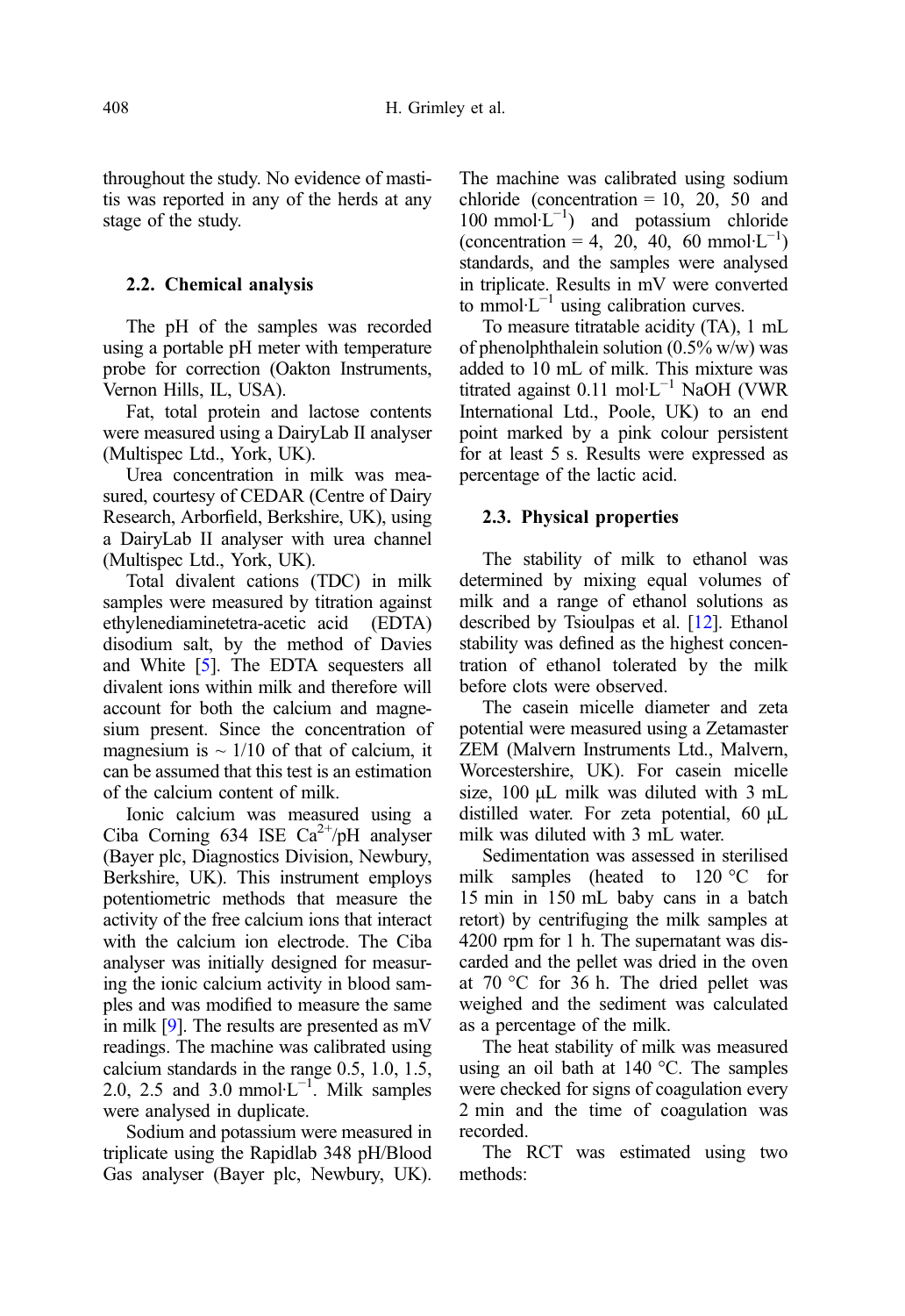Manual measurement [[11\]](#page-11-0): Freshly prepared 1:10 diluted chymosin (Chymax Plus, Chr. Hansen, Hungerford, UK) was combined with milk at  $0.03\%$  (v/v) and incubated at 30 °C. The time from the addition of diluted chymosin to the first sign of sudden breakdown of the film on the tube wall was measured and defined as the RCT.

Instrumental measurement: A C-VOR Torque Balance controlled-stress rheometer (Bohlin Instruments, Malvern Instruments Ltd., Malvern, Worcestershire, UK) was used with the cup and bob geometry as described by Tsioulpas et al. [[12](#page-11-0)]. The dilution factor and temperature were the same as for the manual measurement. Gels were oscillated at a frequency of 0.5 Hz and with an applied strain of 5%. A circulating water bath maintained the sample at 30 °C throughout the analysis. Dynamic viscosity, tan delta, complex modulus  $(G^*)$ , elastic modulus  $(G')$  and viscous modulus  $(G'')$ were measured at 30 s intervals. When clotting occurs, the viscosity of the sample increases and this is indicated by a sudden increase in the complex modulus curve. RCT is described as the point at which the  $G'$  crosses over  $G''$  [\[9](#page-11-0)].

Gelation properties of acid gels produced with Glucono-delta-lactone (GDL) were measured as follows: GDL powder (ADM Ingredients Ltd., Widnes, UK) was added to pre-warmed milk  $(40 °C)$  at 1.5% (w/v). The samples were incubated for 3 h at 40 °C and the resulting gels were cooled in ice water for 20 min. Stirred gels were produced by mixing the set gels with a SS 10 stirrer (Stuart Scientific, Stone, UK) for 150 s at 100 rpm. The gels were stored at 4 °C for an additional 2 h and 40 min. A 50-mm-diameter cylindrical probe was used to measure the compression force (N) of the set gels using a TA.XT2i analyser (Stable Microsystems, Godalming, UK), which penetrated the sample to a depth of  $20.0 \text{ mm}$  (speed = 1.0 mm·s<sup>-1</sup>).

Dynamic rheological tests were performed on the stirred gels using the C-VOR Rheometer in a controlled strain mode with the parallel plate geometry (40 mm) and 500 μm set gap. The temperature of the samples was maintained at 11 °C using a circulating water bath. All the gels were analysed by a frequency sweep (range 100 Hz down to 0.1 Hz). The storage modulus  $(G')$  and the loss modulus  $(G'')$  were recorded, and the complex modulus  $(G^*)$ was calculated as follows:

Complex modulus 
$$
(G^*)
$$
  
=  $\sqrt{(G')^2 + (G')^2}$  (1)

Stirred gel viscosity was hence expressed as  $G^*$  (Pa).

#### 2.4. Statistical analysis

Repeated measures analysis was carried out using a mixed model (Genstat, 11th edn., VSN International Ltd.), to investigate the significance of date and stage of spring flush in a fixed model. By subsequently dropping terms from the model, it was possible to determine which terms were required to explain the variation.

Pearson Product Moment Correlations (r) were calculated to determine any correlations within the data (SPSS 14 for Windows, SPSS Ltd., London, UK). The values reflect the degree of linear relationship between two variables.

#### 3. RESULTS

Milk samples were collected on the same calendar dates for the five farms, and hence date is calculated as days from the first collection and is the same for all farms. However, the actual dates of turning out the animals varied between farms, and the duration of the turning out periods were different. It was possible to group the data into the three stages of spring flush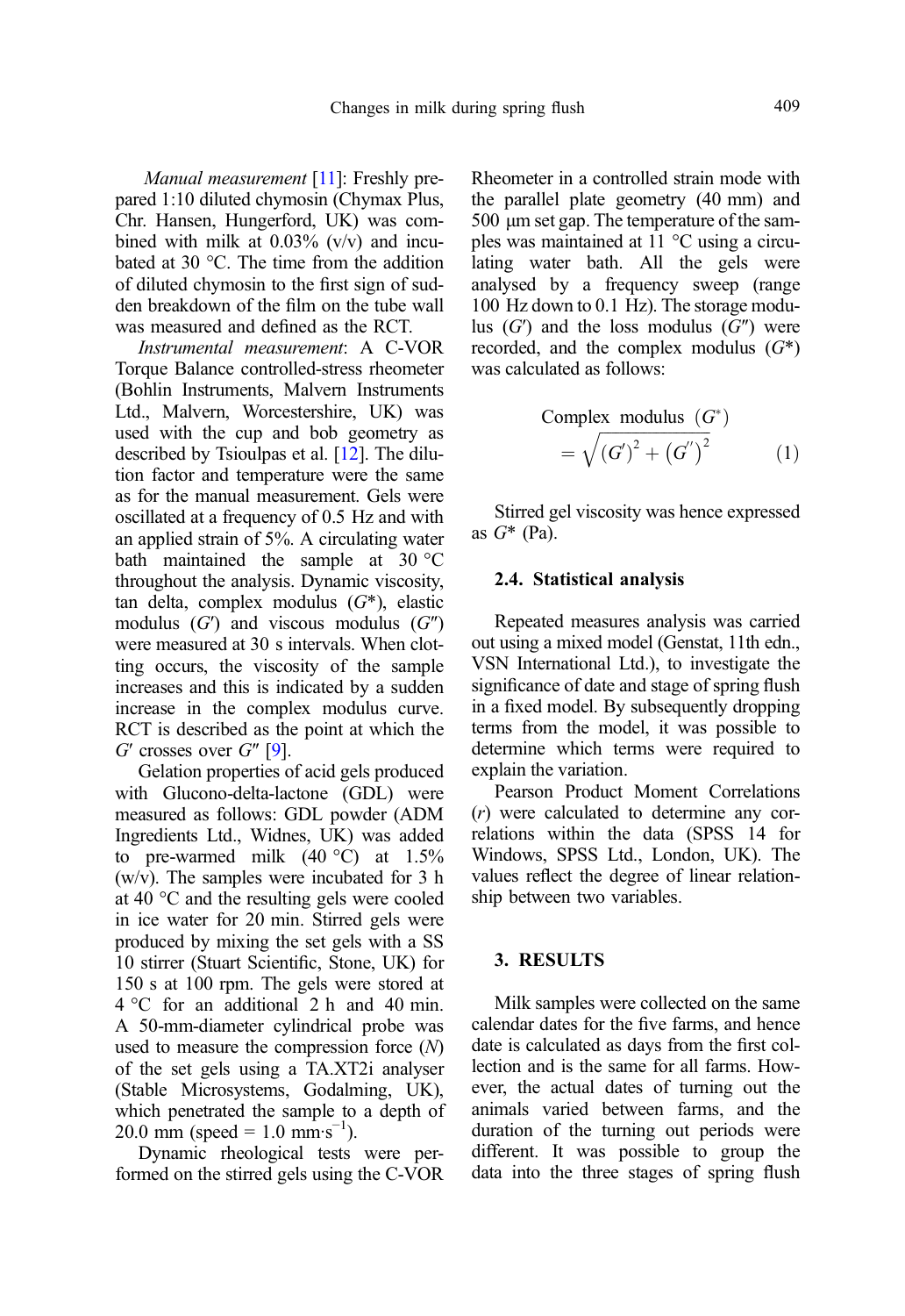|                          | Before turn out $(n = 12)$ |           |       | During turn out $(n = 9)$ |           |       | After turn out $(n = 16)$ |           |       |
|--------------------------|----------------------------|-----------|-------|---------------------------|-----------|-------|---------------------------|-----------|-------|
|                          | Mean                       | <b>SD</b> | Range | Mean                      | <b>SD</b> | Range | Mean                      | <b>SD</b> | Range |
| pH                       | 6.73                       | 0.03      | 0.08  | 6.76                      | 0.03      | 0.10  | 6.77                      | 0.03      | 0.11  |
| Fat $(\%)$               | 4.50                       | 0.63      | 1.87  | 3.98                      | 0.46      | 1.26  | 4.29                      | 0.56      | 2.07  |
| Protein $(\% )$          | 3.34                       | 0.09      | 0.33  | 3.42                      | 0.06      | 0.18  | 3.42                      | 0.16      | 0.50  |
| Lactose $(\% )$          | 4.58                       | 0.05      | 0.18  | 4.50                      | 0.04      | 0.11  | 4.50                      | 0.03      | 0.12  |
| TDC $(mmol·L^{-1})$      | 35.4                       | 1.4       | 4.0   | 34.0                      | 1.5       | 4.0   | 33.4                      | 1.1       | 4.0   |
| Ionic calcium            | 1.48                       | 0.05      | 0.15  | 1.42                      | 0.05      | 0.12  | 1.40                      | 0.09      | 0.31  |
| $(mmol·L^{-1})$          |                            |           |       |                           |           |       |                           |           |       |
| Potassium                | 39.0                       | 1.27      | 4.00  | 39.9                      | 3.83      | 10.42 | 36.3                      | 1.27      | 4.18  |
| $(mmol·L^{-1})$          |                            |           |       |                           |           |       |                           |           |       |
| Sodium                   | 15.0                       | 0.87      | 2.78  | 16.2                      | 0.58      | 1.87  | 15.6                      | 1.64      | 7.03  |
| $(mmol·L^{-1})$          |                            |           |       |                           |           |       |                           |           |       |
| TA (% lactic acid)       | 0.14                       | 0.01      | 0.03  | 0.14                      | 0.01      | 0.03  | 0.14                      | 0.01      | 0.04  |
| Ethanol stability $(\%)$ | 78                         | 1.7       | 6     | 78                        | 2.4       | 6     | 74                        | 4.7       | 20    |
| Urea $(mg \cdot L^{-1})$ | 202                        | 67        | 203   | 243                       | 94        | 277   | 175                       | 72        | 287   |
| Micelle diameter (nm)    | 211                        | 8.9       | 27    | 211                       | 5.4       | 17    | 207                       | 6.8       | 24    |
| Zeta potential $(mV)$    | $-28.3$                    | 1.2       | 4.4   | $-27.8$                   | 0.9       | 2.5   | $-26.9$                   | 0.9       | 3.0   |
| Sediment $(\% )$         | 0.77                       | 0.66      | 2.43  | 0.51                      | 0.13      | 0.38  | 0.41                      | 0.15      | 0.43  |
| Heat coagulation (min)   | 25                         | 7.7       | 24    | 21                        | 6.0       | 18    | 26                        | 6.3       | 18    |
| RCTm(s)                  | 893                        | 142       | 490   | 958                       | 135       | 415   | 899                       | 162       | 580   |
| RCTi(S)                  | 949                        | 113       | 354   | 1126                      | 213       | 708   | 989                       | 185       | 586   |
| Acid gel strength        | 1.99                       | 0.13      | 0.42  | 2.06                      | 0.10      | 0.32  | 2.09                      | 0.18      | 0.71  |
| (Force, $N$ )            |                            |           |       |                           |           |       |                           |           |       |
| Stirred gel viscosity    | 19.1                       | 3.45      | 10.3  | 22.1                      | 2.89      | 9.20  | 27.5                      | 6.37      | 24.4  |
| $(G^*, Pa)$              |                            |           |       |                           |           |       |                           |           |       |

Table I. Mean data from physicochemical properties of milk throughout spring flush.

RCT, rennet clotting time; m, manually; i, instrumentally (C-VOR Rheometer).

Range is defined as the largest number minus the smallest number from the data set.

retrospectively, i.e. before, during and after the turning out. The mean physicochemical data from milk samples from the five farms are presented in Table I. The TDC of the milk was high before the cows were turned out, and it gradually decreased throughout spring flush. The ionic calcium followed the same trend as total calcium. Higher calcium concentrations before turning out would be expected to coincide with higher protein content at this point, because calcium is predominantly associated with casein. However, the protein was lower before turning out, suggesting that more calcium was in the soluble phase in the milk collected before turning out. The ethanol stability of the milk decreased after turning out. Urea concentrations were highest during the time when the cows were being turned out. The zeta potential of the milk increased, becoming less negative, throughout the spring flush study. The amount of sediment formed during sterilisation decreased markedly throughout the study, to almost half the quantity after turning out, compared to before turning out. The RCT of the milk increased during the period that the cows were being turned out and then decreased after turning out, to a value similar to that of before turning out. The same trend was observed with both methods of analysing RCT. However, the absolute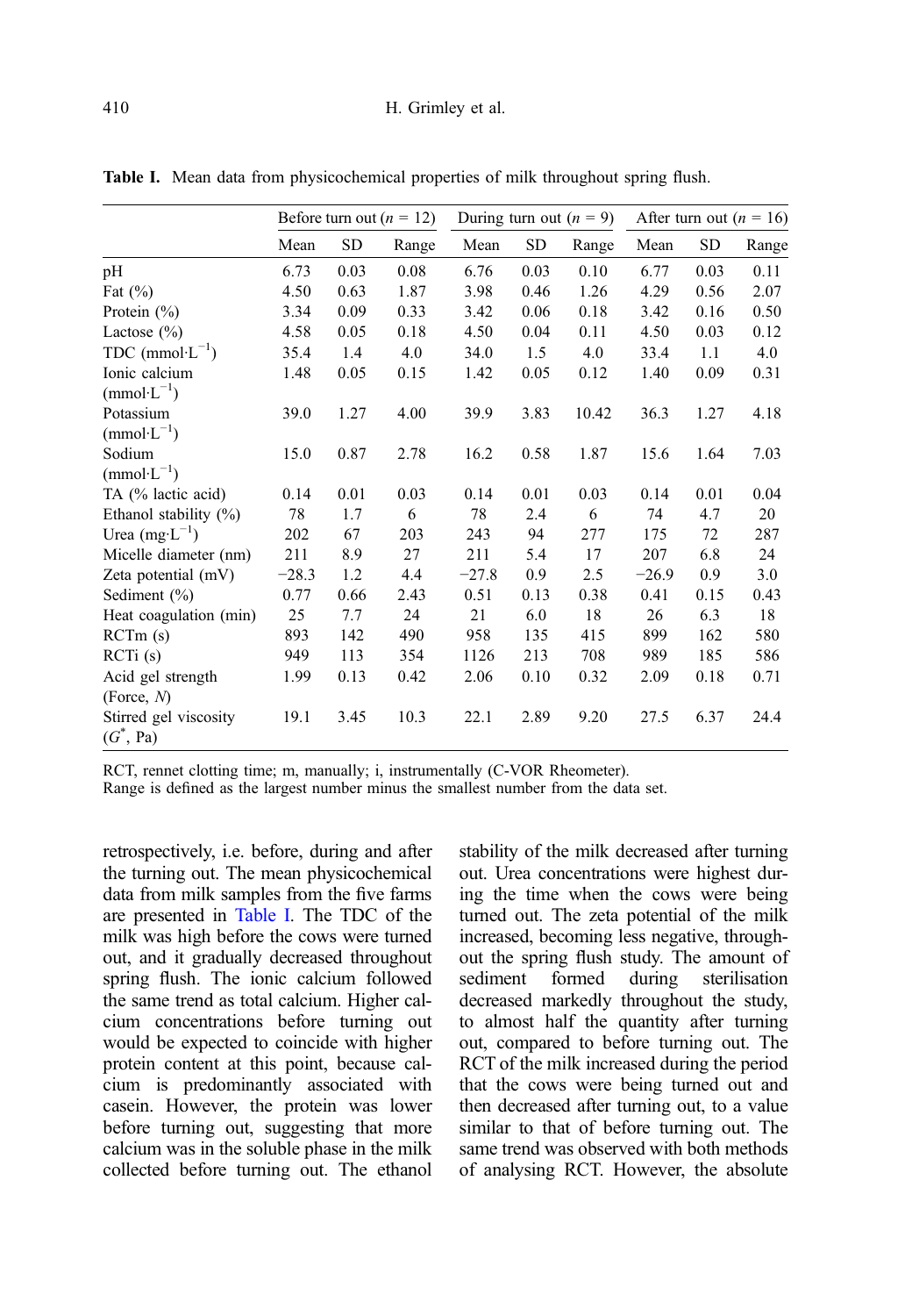values for RCT are slightly different depending on the method used. This is because the two methods measure slightly different properties. In the manual method, the sample is regularly agitated and mixed and the end point is the first appearance of flocs; whereas the mixing in the rheometer is restricted to 20 s of premixing before analysis begins, and the end point is a change in viscosity. This may explain why the samples measured manually generally coagulated faster than the samples analysed using the rheometer. The data from the rheometer may be more applicable to clotting times related to cheese production as the milk is not stirred during rennet clotting in commercial practice. The strength of the set acid gels remained similar throughout the study, but the viscosity of the stirred acid gels (indicated by  $G^*$ ) gradually increased throughout the spring flush study.

Repeated measures analysis (Tab. II) indicated that date had a significant effect on a number of parameters. In particular, the TDC and ionic calcium levels were strongly related to date. However, stage of spring flush was only significant in the case of RCT (measured instrumentally) and lactose. Overall, the stage of spring flush was not a significant factor, therefore, suggesting that the variation in the data cannot be attributed to the spring flush per se.

The influence of days from turn out on raw data, for TDC, ionic calcium and some of the coagulation properties, was examined. The date on which the farmers started to turn out their cows was determined for each farm and defined as day 0. Any samples collected before this date were given negative numbers of days, and the number of days from turn out was determined for all the samples collected, retrospectively. Initially, the TDC content of the milk was high before the cows were turned out, then the levels decreased gradually from day 0 while the cows were feeding from the pasture [\(Fig. 1\)](#page-7-0). Ionic calcium displayed a similar trend [\(Fig. 1\)](#page-7-0).

| Variate               | Date            | Stage    |
|-----------------------|-----------------|----------|
| pH                    | 0.061           | 0.360    |
| Fat                   | 0.852           | 0.188    |
| Protein               | 0.463           | 0.728    |
| Lactose               | 0.008           | $0.043*$ |
| TDC                   | ${}< 0.001$ *** | 0.092    |
| Ionic calcium         | $< 0.001***$    | 0.926    |
| Potassium             | $0.004**$       | 0.586    |
| Sodium                | $0.004**$       | 0.319    |
| TA                    | 0.124           | 0.380    |
| Ethanol stability     | $0.001***$      | 0.528    |
| Urea                  | 0.449           | 0.312    |
| Micelle diameter      | 0.362           | 0.472    |
| Zeta potential        | 0.072           | 0.696    |
| Sediment              | 0.407           | 0.866    |
| Heat coagulation      | 0.299           | 0.474    |
| RCTm                  | 0.106           | 0.568    |
| <b>RCTi</b>           | 0.088           | $0.026*$ |
| Acid gel strength     | 0.099           | 0.757    |
| Stirred gel viscosity | $0.002**$       | 0.469    |

Table II. Repeated measures analysis to test the effect of date and stage on variation of measured parameters.

TDC, total divalent cations; RCT, rennet clotting time; m, manually; i, instrumentally. Significance levels:  $* < 0.05 = 5\%$ ,  $* < 0.01 =$ 

 $1\%$  and \*\*\*<  $0.001 = 0.1\%$ .

The RCT was very variable from week to week, both within and between herds ([Fig. 2](#page-7-0)). For example, the RCT of the milk from Farm E varied from  $\sim 600$  to 1600 s during the study. The general trend for RCT was to increase following turnout, followed by a reduction in the later stages of the study. The stirred acid gel viscosity  $(G^*)$  was low before turning out, and then gradually increased from day 0. Set acid gel strength (data not shown) followed a similar, though less marked, trend to the viscosity throughout spring flush.

[Table III](#page-8-0) shows that there were a number of significant correlations within the data, even though the correlation coefficients were sometimes quite low. Factors which do not significantly correlate are not shown in the table. It is not always clear which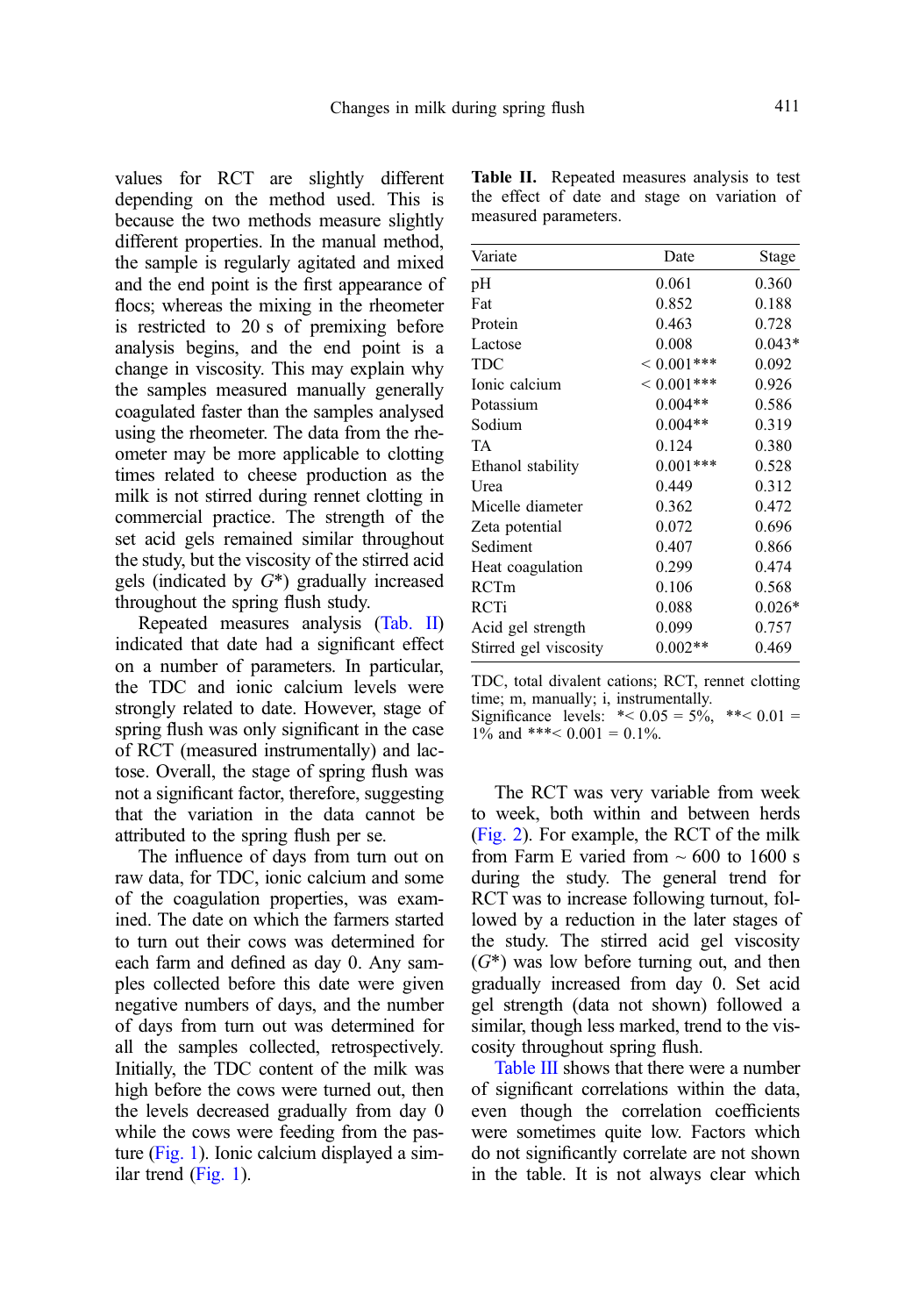<span id="page-7-0"></span>

Figure 1. The TDC and ionic calcium content of milk from five farms throughout spring flush.



Figure 2. The RCT (measured instrumentally) of milk from five farms throughout spring flush (mean of two measurements) and stirred gel viscosity (complex modulus) of gels made from milk from five farms throughout spring flush.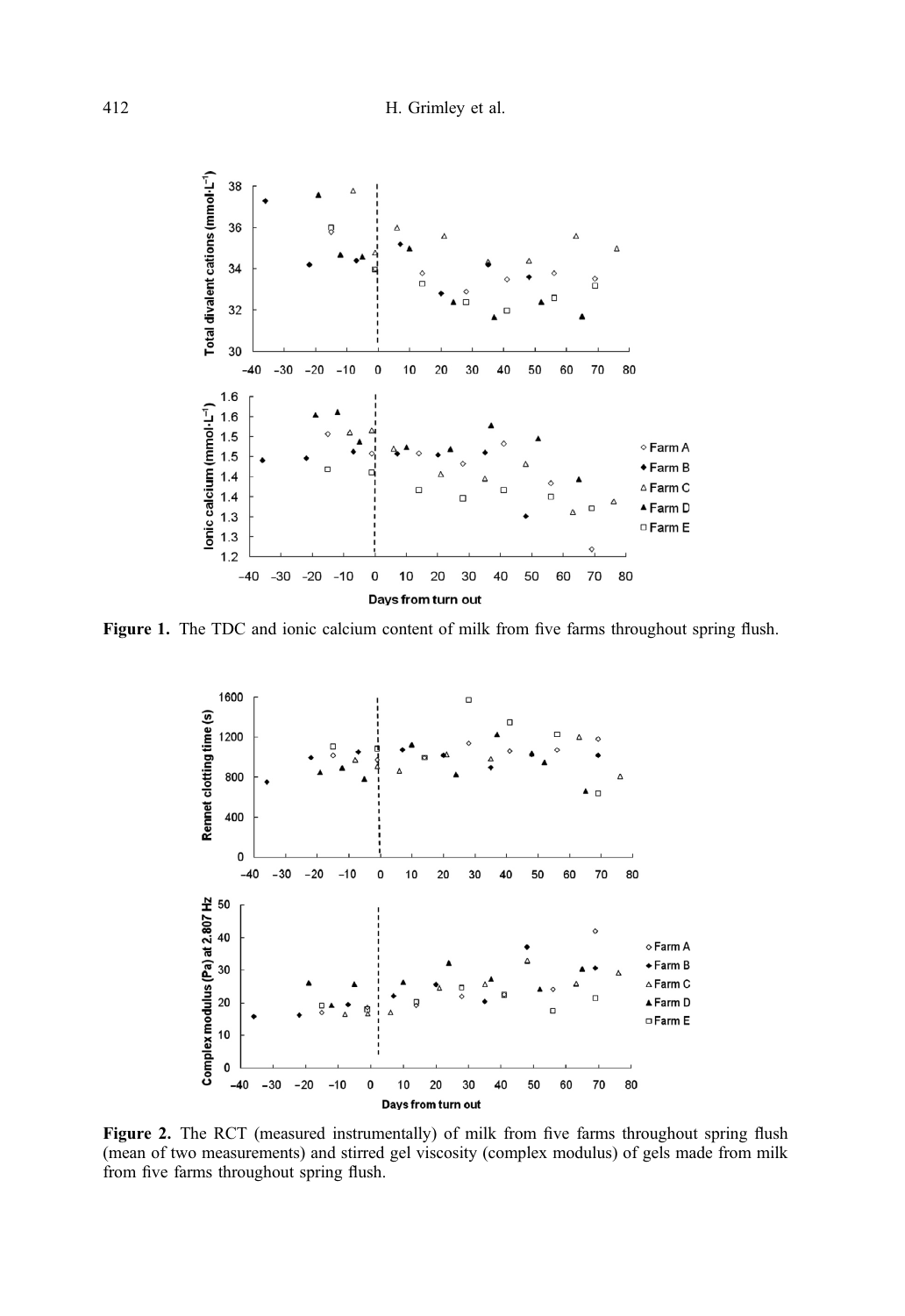|                      |                       | Pearson correlation | $P$ -value  |
|----------------------|-----------------------|---------------------|-------------|
| Fat v.               | pH                    | $-0.464**$          | 0.004       |
|                      | Ionic calcium         | $0.571**$           | ${}< 0.001$ |
|                      | Titratable acidity    | $0.376*$            | 0.022       |
|                      | Micelle diameter      | $-0.475**$          | 0.003       |
|                      | Heat coagulation      | $0.534**$           | 0.004       |
|                      | RCTm                  | $-0.492**$          | 0.002       |
|                      | RCTi                  | $-0.408*$           | 0.012       |
| Protein v.           | Ionic calcium         | $-0.392*$           | 0.017       |
|                      | Acid gel strength     | $0.562**$           | ${}< 0.001$ |
|                      | Stirred gel viscosity | $0.332*$            | 0.044       |
| Lactose v.           | Total calcium         | $0.516**$           | 0.001       |
|                      | Zeta potential        | $-0.419**$          | 0.010       |
|                      | Stirred gel viscosity | $-0.344*$           | 0.037       |
| pH v.                | Ionic calcium         | $-0.601**$          | ${}< 0.001$ |
|                      | Titratable acidity    | $-0.480**$          | 0.003       |
|                      | Micelle diameter      | $0.506**$           | 0.001       |
|                      | RCTi                  | $0.330*$            | 0.046       |
| Total calcium v.     | Zeta potential        | $-0.335*$           | 0.043       |
|                      | Sediment              | $0.464**$           | 0.004       |
|                      | Stirred gel viscosity | $-0.325*$           | 0.050       |
| Ionic calcium v.     | Stirred gel viscosity | $-0.468**$          | 0.004       |
| Potassium v.         | Zeta potential        | $-0.396*$           | 0.015       |
|                      | Heat coagulation      | $-0.447*$           | 0.019       |
| Ethanol stability v. | Zeta potential        | $-0.384*$           | 0.019       |
|                      | Stirred gel viscosity | $-0.432**$          | 0.008       |
|                      | RCTm                  | $0.559**$           | ${}< 0.001$ |
|                      | RCTi                  | $0.463**$           | 0.004       |
|                      | Urea                  | $0.427**$           | 0.008       |
| TA v.                | Micelle diameter      | $-0.587**$          | ${}< 0.001$ |
| Micelle diameter v.  | Zeta potential        | $-0.379*$           | 0.021       |
|                      | Acid gel strength     | $-0.373*$           | 0.023       |
|                      | Stirred gel viscosity | $-0.516**$          | 0.001       |
|                      | <b>RCTm</b>           | $0.505**$           | 0.001       |
|                      | RCTi                  | $0.352*$            | 0.033       |
| Zeta potential v.    | Acid gel strength     | $0.405*$            | 0.013       |
|                      | Stirred gel viscosity | $0.346*$            | 0.036       |
| Acid gel strength v. | Stirred gel viscosity | $0.391*$            | 0.017       |
| RCTm v.              | RCTi                  | $0.617**$           | ${}< 0.001$ |

<span id="page-8-0"></span>Table III. Pearson's correlation matrix for spring flush data.

RCT, rennet clotting time; m, manually; i, instrumentally. Significance levels:  $*$ < 0.05 = 5% and  $*$   $*$  < 0.01 = 1%.

correlations are causal and which are incidental. Fat correlated significantly with a number of physical and coagulation properties, although it seems unlikely that these

are causal relationships. Protein correlated significantly with the strength and viscosity of the acid gels which would be expected, although the correlation coefficients are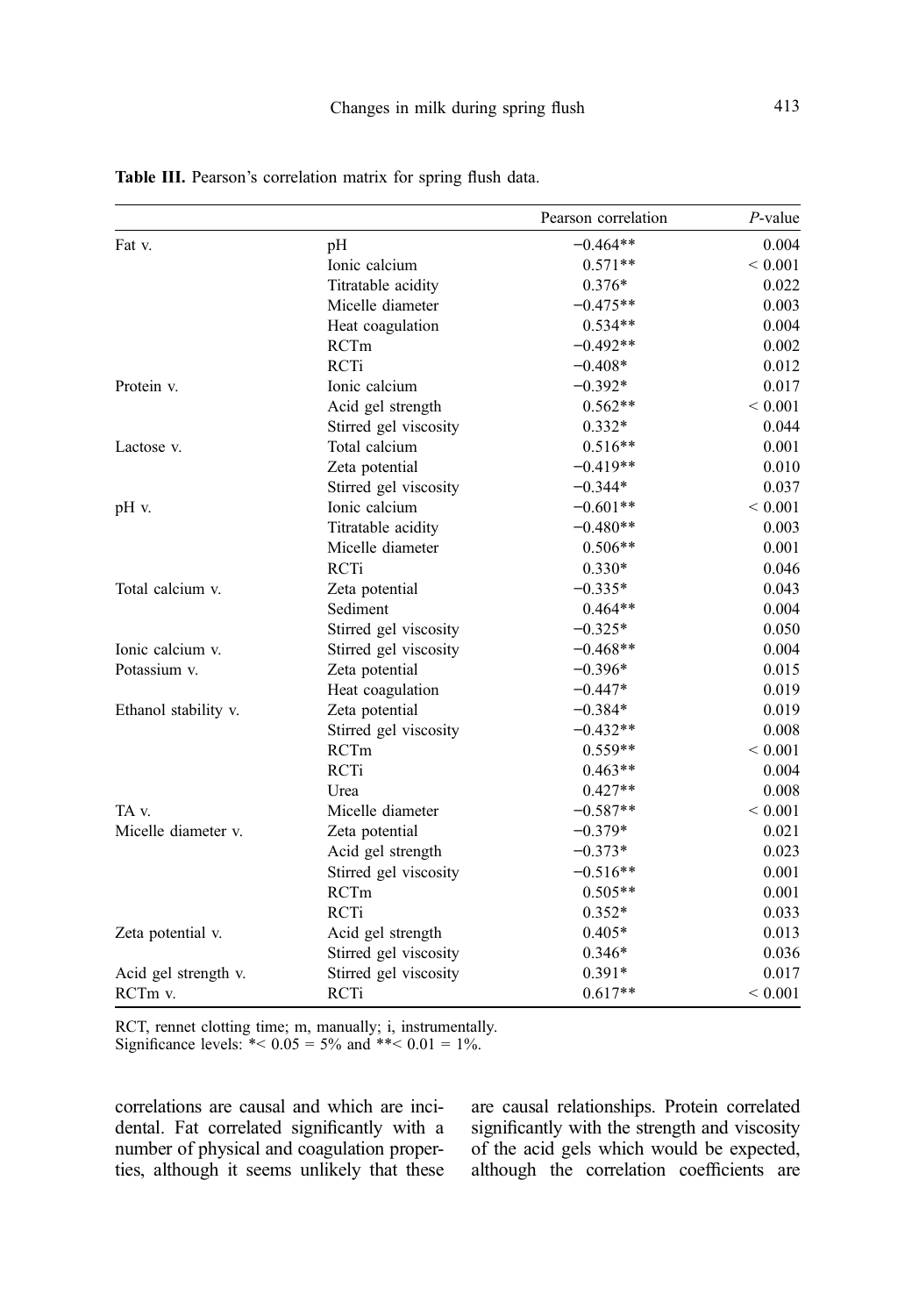<span id="page-9-0"></span>

Figure 3. Relationship between ionic calcium and pH during spring flush.

quite low. There was a significant relationship between pH and ionic calcium, and the amount of sediment correlated with the TDC, but surprisingly, not with ionic calcium. Ethanol stability was related to a number of the parameters tested, including RCT (which seems logical as milk samples that are susceptible to coagulation by ethanol would also be expected to be susceptible to coagulation by rennet) and stirred gel viscosity. The casein micelle diameter correlated significantly with both the acid gel properties and the RCT. This is understandable as the caseins form the structure of the gels and their size could affect the strength and structure of the gels produced. The zeta potential is important in the formation of acid gels because the zeta potential of the casein approaches zero before the micelles can coalesce. Zeta potential correlates with the acid gel properties. The correlations between set gel strength and stirred gel viscosity, and between the two methods of measuring RCT are not surprising.

Acid gel strength increased significantly [\(Tab. III](#page-8-0)) as the protein concentration increased. Since protein is involved in forming the basis of the structure in an acid gel, the relationship is as expected. There was also a significant correlation between RCT and micelle diameter. For the casein micelles to coagulate, during rennet clotting, the chymosin must act on the κ-casein, on the surface of the casein micelles. The process of coagulation of renneted milk is a two-stage process, which involves the initial attack of the enzyme on the κ-casein and the subsequent clotting of the micelles which have been destabilised by this enzymatic attack. According to the correlation, milk containing smaller casein micelles clotted quickly suggesting that the micelles were easily destabilised. The increased clotting time of the larger micelles may be due to the comparative ease in the removal of the κ-casein, which may be quicker for smaller micelles. In addition, smaller micelles may potentially aggregate more quickly. This is in agreement with the findings of Ford and Grandison [[6\]](#page-11-0) who investigated the coagulation properties of large and small casein micelles produced by centrifugation of skimmed milk. Although the RCT was similar for the large and small micelles, the large micelles clotted slightly more slowly than the smaller ones. They suggested that the micelle size range in a milk sample may affect both phases of coagulation, and that it can be a determinant of clotting time and coagulum strength.

The relationship between ionic calcium and pH is shown in Figure 3. The following equation determines this relationship [\[13\]](#page-11-0):

$$
3Ca^{2+} + 2HPO42- \longleftrightarrow Ca3(PO4)2 \downarrow + 2H+.
$$
\n(2)

The basic principle is that when ionic calcium in solution increases, the reaction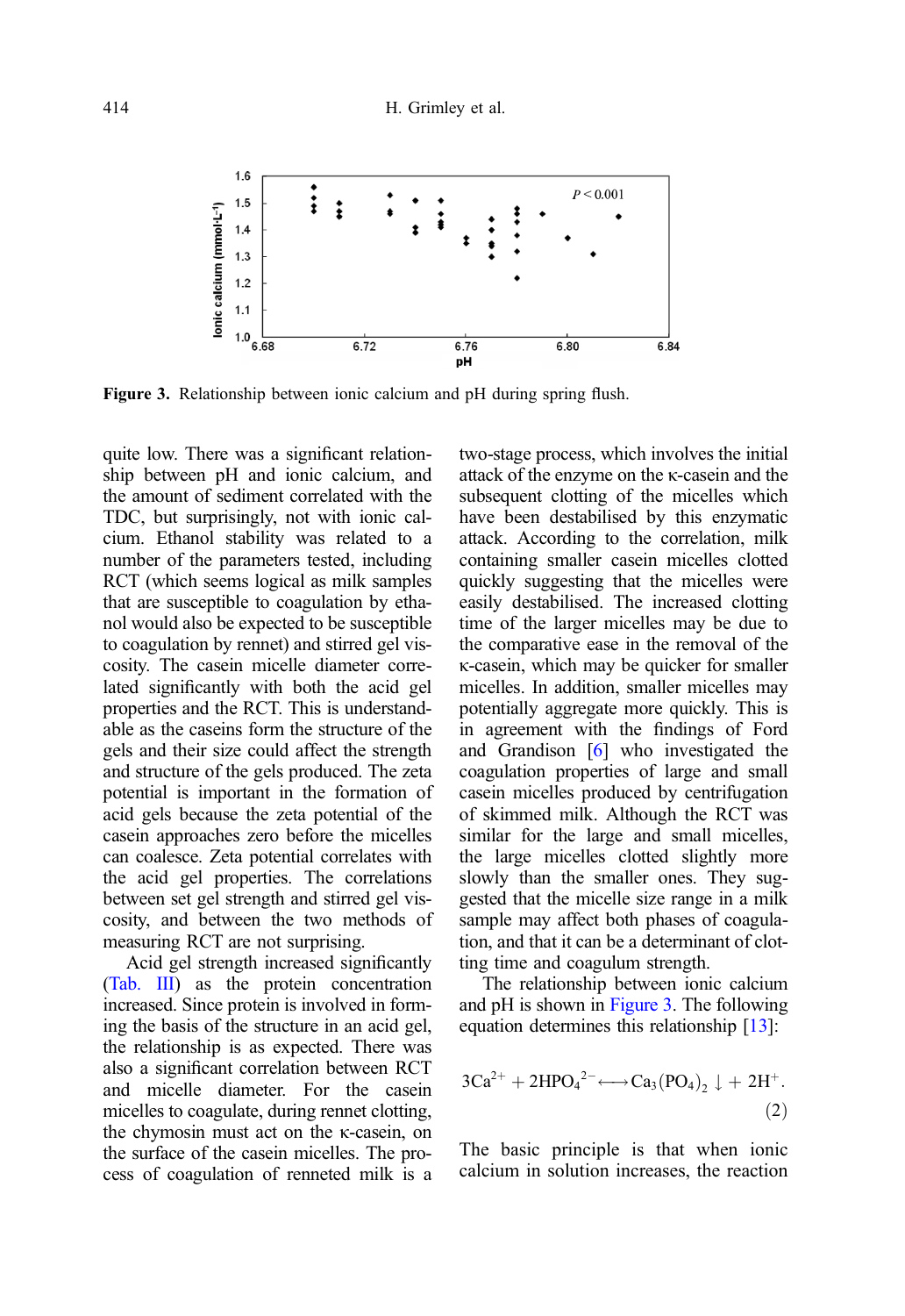proceeds forwards and the concentration of  $H^+$  ions increases, thus lowering the pH. Therefore, a milk with high  $\lceil Ca^{2+} \rceil$  will have a low pH and a milk with low  $\lceil Ca^{2+} \rceil$  will have a high pH, as illustrated in [Figure 3](#page-9-0). However, this is not always observed in milk within such a narrow pH range. Tsioulpas et al. [\[12](#page-11-0)] showed that by altering the pH and allowing the milk to equilibrate, the ionic calcium changed as predicted by equation (2), i.e. as pH increased the log  $[Ca^{2+}]$  decreased.

#### 4. DISCUSSION

The different farms employed quite different regimes during the spring flush period. The main factors contributing to the farmer's decision to turn out their herd are based on weather conditions and the growth of their pasture. Some unusual weather occurred in the spring/summer months of 2006. March, April and May were colder than normal while June and July were unusually hot, with temperatures up to 36.5 °C. May was a very wet month with more than double the average May rainfall. Bertoni et al. [\[2](#page-11-0)] also noted that climate change has a fluctuating effect on milk yield and composition, especially during hot and humid periods. It is possible that such effects had an influence in the current study, especially in the later samples.

While significant changes in composition and behaviour occurred during the course of this study, there were no wild swings in any of the factors measured, and certainly no evidence to suggest that any of the milk samples would have been unsuitable for processing. In no case did the milk fail to coagulate with acid or chymosin, neither did any samples form exceptionally weak gels, and there were no exceptionally long RCT results. Hence, the study fails to support the "spring flush phenomenon" with respect to coagulated dairy products. However, there were only a limited number of samples collected during this study and it is feasible that the phenomenon may have been missed. It should also be noted that different regimes were used by the farmers in the light of modern husbandry practices, which may have removed or moderated any of the more dramatic changes which might have occurred in earlier years. In the past, there would have been more uniformity of farming methods with the whole herd moving out to pasture in the spring. In this study, each farm had its own schedule for allowing the cows outside, based on the individual yield of different cows, the pasture characteristics, amount of pasture, use of feed supplements and farmers' individual preferences. A key strength of this study is that the milk samples studied were true commercial milk for processing. However, the disadvantage was that the authors were unable to exercise any control over herd feeding and management during the experiment.

According to the statistical analysis, there is little evidence of changes in the data due to the stage of spring flush per se. The date of collection, however, did have a significant effect on the data, suggesting that seasonal factors other than specifically the turning out to spring pasture are important. It is well known that the season has an effect on the quality and composition of milk through dietary, stage of lactation and other effects. Seasonal variation clearly influences cheesemaking properties. For example, in the Parmigiano-Reggiano zone in Italy, two typical types of cheeses are produced according to season. Parmigiano-Reggiano is produced in spring and summer, while Vernengo is produced in winter [[1\]](#page-11-0). Grandison et al. [[7\]](#page-11-0) found that the composition and coagulating properties of renneted Friesian milk were significantly altered during the change to spring grazing. The RCT was found to be correlated to fat, calcium concentration and pH, among other attributes. In the current study fat correlates negatively with RCT, whereas Grandison et al. [\[7](#page-11-0)] found the